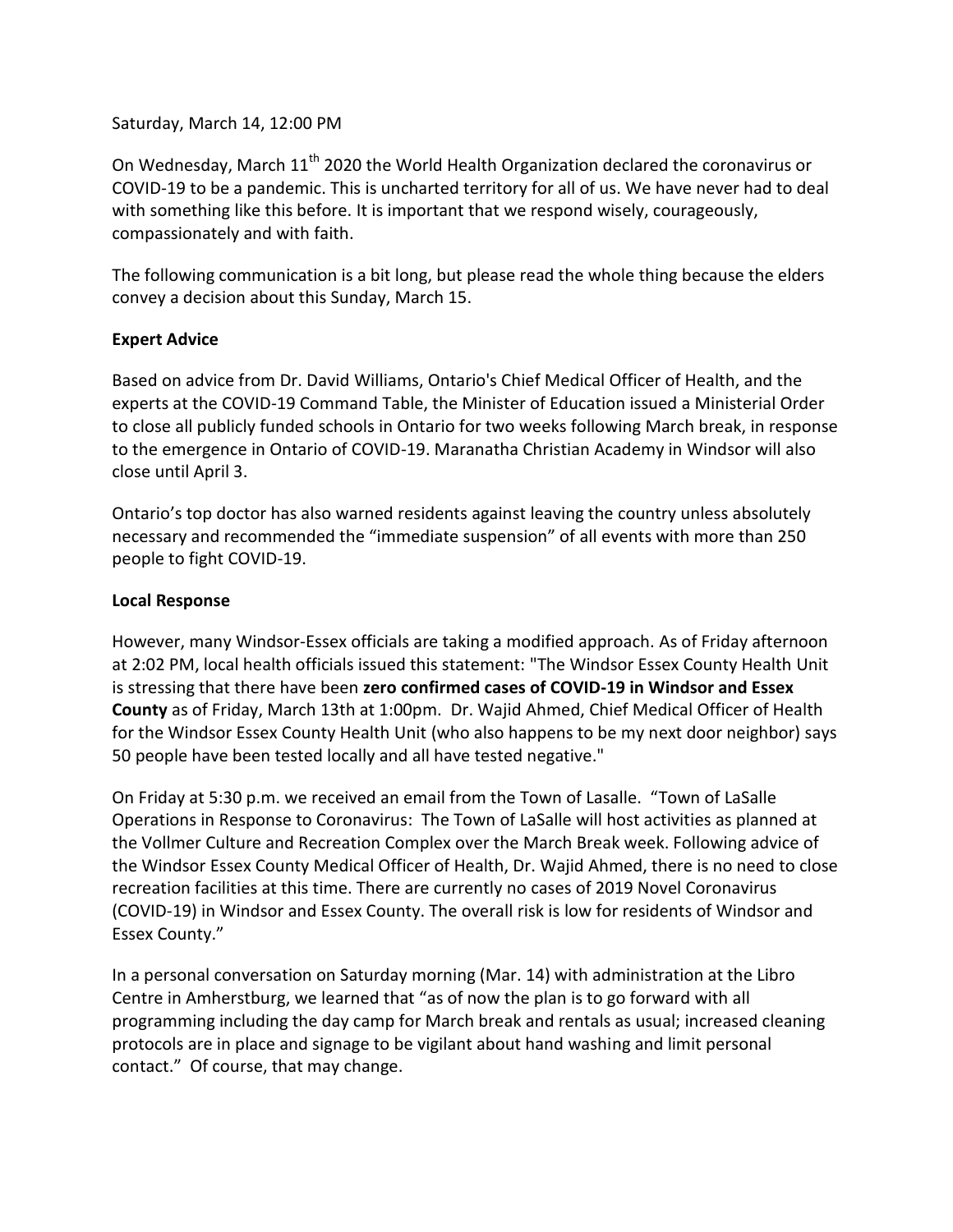### **The Gathering Response**

It is clear that we have a wide-ranging response locally. Some churches are cancelling services and others are not. The question is: What shall *we* do? We respect the science, the medical professionals, and our government. What is the wise, compassionate, faithful response for The Gathering? How has the Lord been leading *our elders* in this very tough decision?

# Service on Sunday March 15

The elders have been monitoring things closely for several days, and we have made the decision to offer **a scaled-down service this Sunday, March 15 at 10 AM**, for those who wish to come. We do not disapprove of anyone who decides to stay home. Do what is right for you and your family. At this point, we are only planning to adopt this format for this Sunday. We will wait to review the best recommendations of provincial and city health officials before determining a plan for March 22nd and beyond.

We will hold a simple service at The Gathering at 10:00 AM this Sunday with **no children's ministry**. If you choose to bring your children with you to the service, they are welcome to sit with you in the worship centre.

**Offering baskets** will be placed near the entrance/exit doors to the Worship Center.

We will make the **sermon** available online after the service as quickly as possible, and you can find it on our website at [http://www.thegatheringwindsor.com](http://www.thegatheringwindsor.com/) and on our Facebook page [https://www.facebook.com/TheGatheringWindsor/.](https://www.facebook.com/TheGatheringWindsor/)

# Physical Contact

Regardless of how it feels to whom, the practice of foregoing physical contact (hugging, handshakes, and even fist bumps) has been demonstrated to flatten out the infection curve and slow the spread of this type of virus. Let's forego the customary hugs and handshakes in favour of waves and nods. For the introverts among us, this will feel like heaven on earth, whereas for the more socially wired this will feel like a sacrifice of love.

No matter what safety precautions we put in place, some people will stay home, and that is okay. We urge anyone with underlying health issues to remain at home. Many of our senior seniors and those with underlying health conditions should not enter a public place at this time. We likely will not surpass the 250 mark in attendance this Sunday, so technically we are under the "large gathering ban."

Most of the people who contract the coronavirus will simply feel as if they have a cold or flu and therefore, they may be tempted to "tough it out" and carry on with normal activities. However, given the multi-generational nature of church, while you are "toughing it out" you may be passing on the virus to vulnerable seniors who are not as well fortified against this illness. Out of love and concern for these seniors, we must encourage all those who are feeling sick to stay home.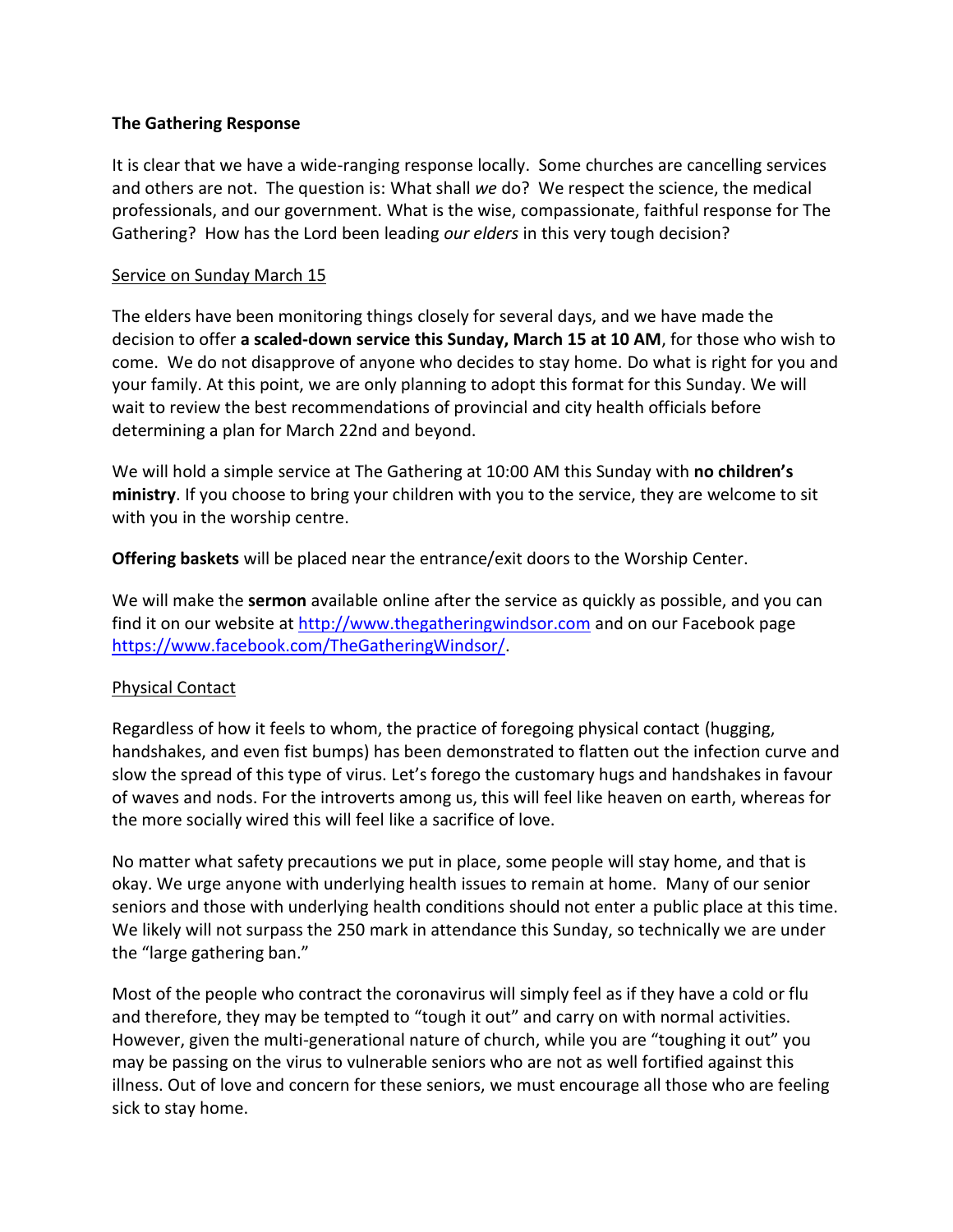# Wash your hands frequently and vigorously

As silly as it sounds, this is one of the most important things you can do to help flatten the curve of this virus. Do it. Wash your hands under hot water with soap while singing Happy Birthday twice. It takes 20 seconds.

# Do not hoard

Hoarding is unloving. When you buy 240 rolls of toilet paper or 17 canisters of Lysol wipes you are depriving your neighbours of what they need. Their families are important too. Christians are supposed to be the "share and sacrifice" people not the "hoard and deprive" people. Buy what you need to self-isolate for 14 days and nothing more. If you have been hoarding toilet paper or Lysol wipes consider making your pastor and elders/deacons aware of this so that they can distribute your excess product to seniors in need.

### **Keep Giving Please**

If you don't already, you can contribute your offerings through our Pushpay© online giving option so we can continue to function as a local church. Even with COVID-19, we have bills to pay and salary obligations to meet. Your support is critical at a time like this.

The information for Pushpay can be found here: [https://pushpay.com/g/thegathering?src=hpp.](https://pushpay.com/g/thegathering?src=hpp) To create a Pushpay account from The Gathering's giving page:

- 1. Click on [https://pushpay.com/g/thegathering?src=hpp,](https://pushpay.com/g/thegathering?src=hpp) complete all fields and click **Next**.
- 2. Enter your mobile number and click **Send Code**. Enter security code (delivered via text message) and tap **Next**.
- 3. Complete all fields and click **Next**. Enter your payment details and click **Next**.
- 4. Confirm all payment details and click **Give**.
- 5. Look for an emailed receipt to confirm your email.

### **Enter the hope of the gospel!**

Our witness is bold: God exists. By His power, for His glory, He created all there is—out of nothing. But humanity, created in His image, rebelled. As a result, brokenness in the world and death has been our norm.

This brokenness takes on many forms—natural disasters, poverty, sickness—and an unpredictable, invisible virus that has jolted the world.